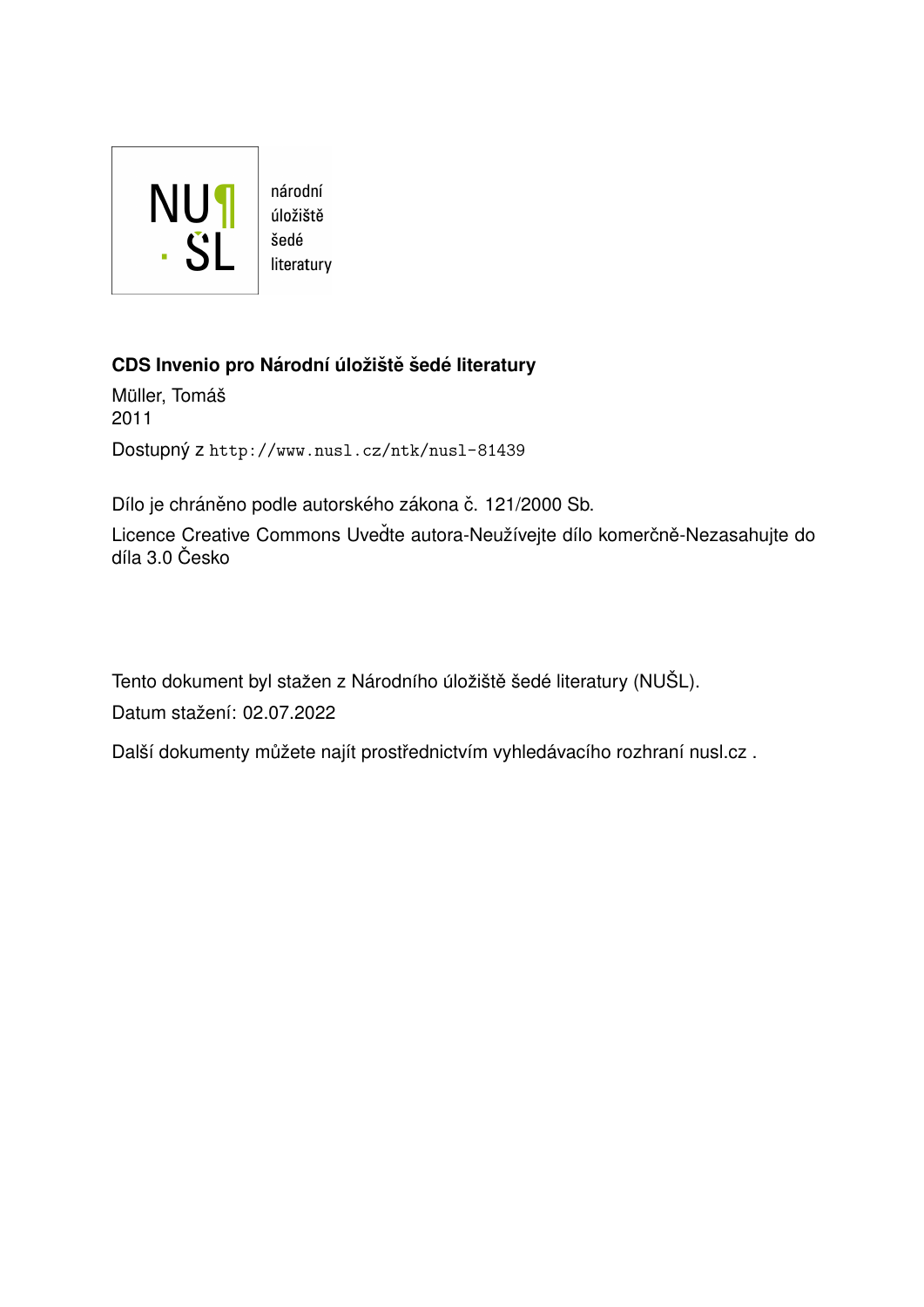# **CDS INVENIO FOR NATIONAL REPOSITORY OF GREY LITERATURE – MIGRATION TO VERSION 1.0rc0**

## TOMÁŠ MÜLLER

#### [tomasuv.mail@gmail.com](mailto:tomasuv.mail@gmail.com)

National Technical Library, Czech Republic

#### **Abstract**

Until the beginning of the year 2011, the National Repository of Grey Literature used the system CDS Invenio, version 0.99.1 as its digital repository. At the end of the year 2010, CERN released CDS Invenio, version 1.0 release candidate 0. This version has so many useful features for NRGL, so we decided to take that brave step and introduce this still testing version into the main run.

### **Keywords**

CDS Invenio, Software, Software development, Data migration

## **Initial state**

<u>.</u>

The National repository of Grey Literature (NRGL) has been using system CDS Invenio<sup>1</sup> for their digital repository since September 2009. The choice has been made based on the list of requirements and public tender made in 2008 and 2009.

The latest version of system CDS Invenio back then was 0.99.1. It was installed on SUN (physical) server with Solaris<sup>2</sup>, which was the only one of its kind in National Technical Library (which runs the NRGL project) and that induced some difficulties with backup and general technical support. There was a virtual environment VirtualBox $3$  installed on physical server SUN, where a virtual machine ran. On this virtual machine was installed the system CDS Invenio 0.99.1 under the OS Linux Debian<sup>4</sup>. This virtual environment was chosen because it allows us to export the virtual machine a distribute it to our co-working institutions but generally, it is more designated for desktop application than for servers.

The version 0.99.1 is still a pre-release, so there is likely a number of known issues.

Some modules were not fully completed - the edit record interface used temporary files which sometimes caused errors and all new fields were added twice, the upload script required the records in MARCXML unnecessarily precise (e.g. no blank fields) otherwise it raised exception, there was no comfortable way how to manage digital documents and so on.

A big problem in this version was documentation, which was rather brief, outdated or it wasn't present at all. Many mechanisms had to be deduced from source code (in brighter cases from source code comments) and by method trial-and-error.

<sup>1</sup> Invenio [online]. [cit. 2011-11-25]. Available at WWW: <http://invenio-software.org/>.

<sup>&</sup>lt;sup>2</sup> Oracle [online]. [cit. 2011-11-25]. Solaris Overview. Available at WWW:

<sup>&</sup>lt;http://www.oracle.com/us/products/servers-storage/solaris/overview/index.html>.

<sup>&</sup>lt;sup>3</sup> VirtualBox [online]. [cit. 2011-11-25]. Available at WWW: <https://www.virtualbox.org/>.<br><sup>4</sup> Debien [online]. 2011-11-25 [eit. 2011-11-25]. Available at WWW. chttp://www.debien.org/

Debian [online]. 2011-11-25 [cit. 2011-11-25]. Available at WWW:  $\langle$ http://www.debian.org/ $>$ .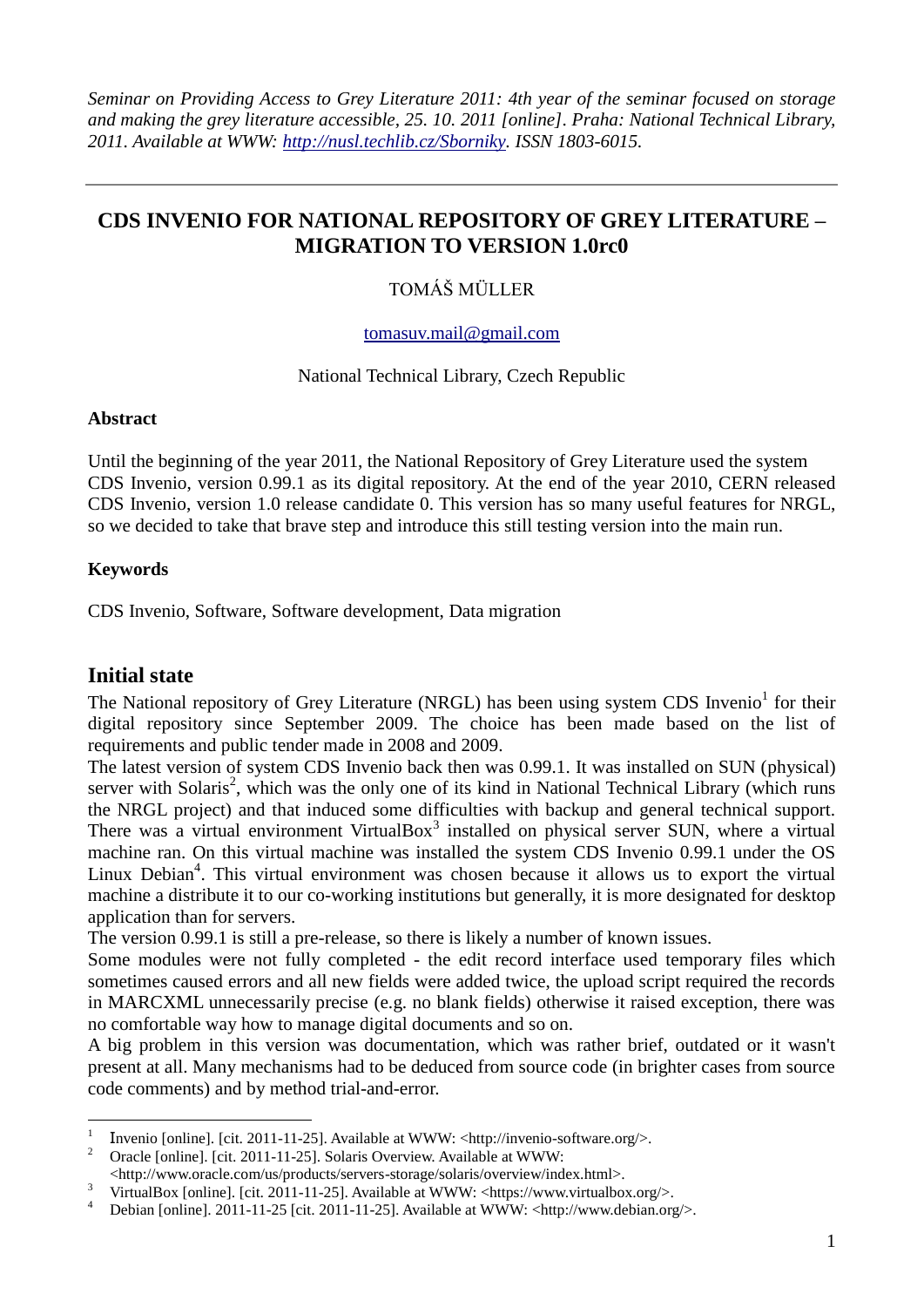The installation is quite complex and there are missing some important information. Anyone who wants to install it needs quite good knowledge of the OS and its components (Apache, self-signed certificates, etc.).

Before the transition to higher version there were about 20000 record and less than 50 digital documents.

## **New version**

The version 1.0 was promised since autumn 2010, but only version 0.99.3 was released then. We didn't accept this version because it seemed that it didn't bring anything important for us. At the turn of the year 2010/2011 the version 1.0rc0 was released. RC stands for release-candidate. That means, that all features which will be in 1.0 release are implemented and if no major bugs are found, it will become the first official release.

We tested the version 1.0rc0 with very promising results and because the progress to release of the version 1.0 seemed to be very slow, we decided to accept version 1.0rc0 and install it under standard virtualization platform used in our institution  $(Ken<sup>5</sup>)$ .

## *Benefits of the new version*

The general run of the system is much smoother. The exceptional states are very rare and so far the system never froze completely. The record editor is brand new, it uses modern technologies like JQuery<sup>6</sup> and JQuery UI, so the work with record editor is very interactive, smooth and user-friendly. Completely new feature is Document File Manager, which allows us to manage digital documents associated with individual records via the Internet browser in very user-friendly way. The indexes were also improved. Previously only the words and sentences were indexed, now the word pairs are indexed as well. There are also several new modules like BibJournal (the web journal), BibCirculation (management of the physical copies), Multi-record Editor, BibMerge (record merging) and some others.

# **Migration**

There had been made a lot of changes in Invenio (in source code, configurations, …) so rather then just upgrade current installation it was better to migrate the data to new freshly installed and configured system. Besides we wanted to switch to another virtualization platform.

The migration can be divided into 4 stages: Metadata Digital documents **Configurations** Modified source code

### *Metadata*

Migration of the metadata should have been the easy part, but in the end it caused most troubles. The main point here is that record must keep their system number (ID). In the previous version

In rare cases happened, that the system froze completely and had to be restarted, although it was hard to say whether it was failure of Invenio, operation system (on virtual machine) or the virtual environment.

 $\overline{\phantom{a}}$ <sup>5</sup> Xen [online]. 2011 [cit. 2011-11-25]. Available at WWW: <http://xen.org/>.

<sup>6</sup> JQuery [online]. 2010 [cit. 2011-11-25]. Available at WWW: <http://jquery.com/>.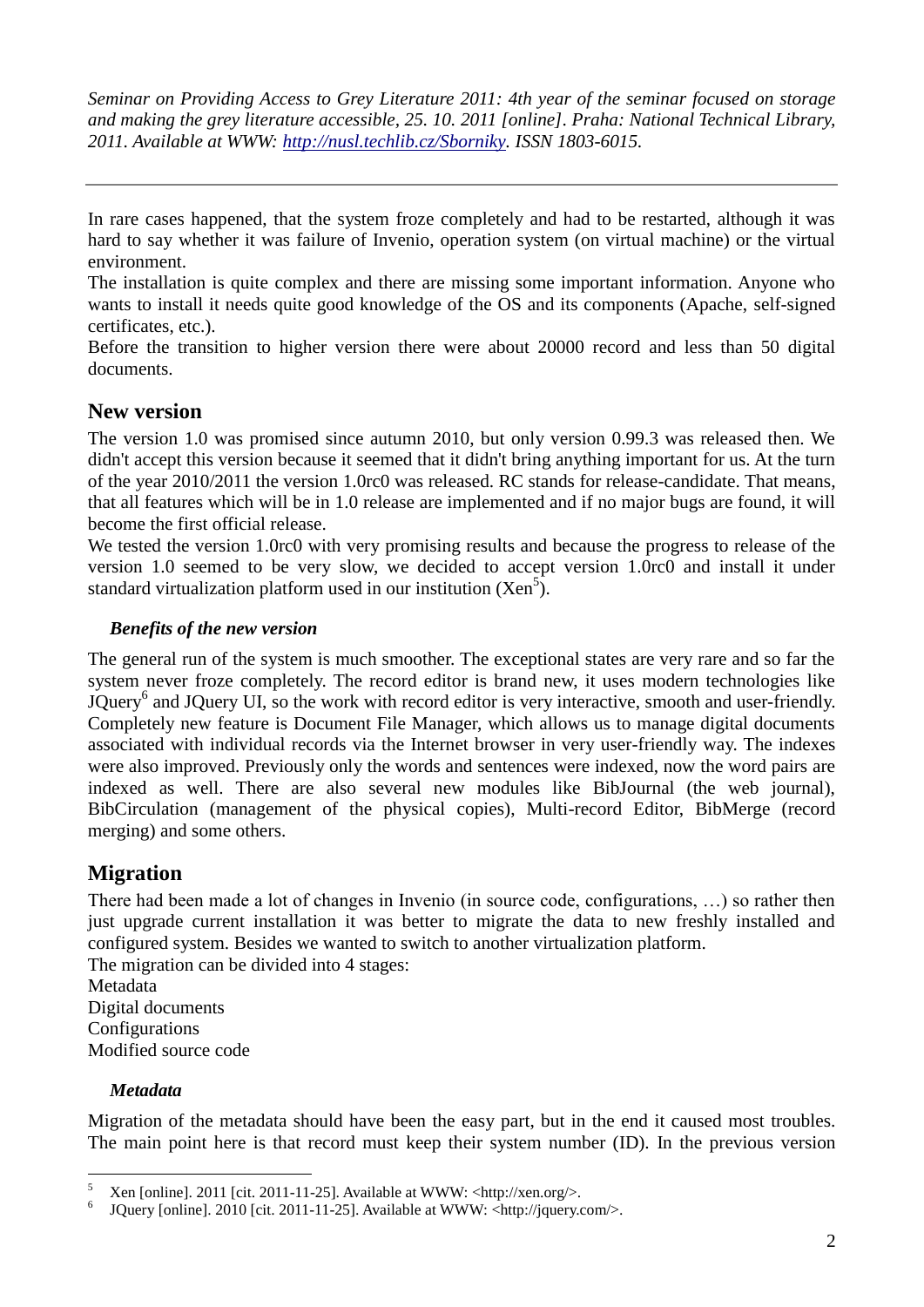there were several soft-deleted records (that means they were just marked as deleted, everything behave like they were deleted, but in fact they are still physically present), so we need to migrate them as well to prevent re-numbering.

Invenio in default doesn't offer any known tool to extract record from database "as it is" in all cases (deleted records), so the easiest way of migration is to import that part of database where the metadata are stored. Later it had been shown, that this was a mistake because it caused some unpredicted behavior, specifically in exposing OAI set – it took about 2 or 3 second to every third or fourth record to format, other records were formatted thousand times faster. So in the batch of 500 records the time delay was about 8 minutes (instead of a few seconds). The true nature of this problem had never been discovered but after second try with other method of migration this problem didn't appear.

On the second try we decided to follow Invenio mechanisms and upload the records in standard way. For this a special function must have been written, that can just extract the record from the database and prepare it for re-upload.

### *Digital documents*

The digital documents are kept separately from the metadata (metadata are in the database and the digital documents are on the file system), so we need to carefully migrate the files and preserve consistency at all cost.

Using Invenio API for working with digital documents would be too complex (and prone to mistakes) and going around and using the database access was rejected due to previous experience. We used the fact that both repositories were operational and the matadata in consistent state, so we could just harvest the full texts from the old repository to the new one.

### *Configurations*

Configurations (like format templates, format elements, conversion sheets) in most cases could be used as it was in the previous version, some of them needed some light modifications.

### *Modified source code*

Modified source code can't be used as whole files, because the rest of the file most likely changed with the new version. Only the code snippets with the actual change can be used after some modification if needed. All these changes must have been done manually, because the nature of this part of migration is so complex, that it can't by done in batch and safe.

#### **Further development**

<u>.</u>

The system CDS Invenio is constantly being developed in NTK (besides regular development in CERN). Small but important changes in the source code are made to improve the compliance with the needs of the National Repository of Grey Literature.

#### *Advanced conversion with Python*

Invenio allows us to convert the records in two ways  $-$  XSLT<sup>7</sup> and BFT.

BFT (BibFormatTemplate) is an Invenio tool for transforming text input. Its primary purpose is to transform user input (from module WebSubmit<sup>8</sup>) to MARCXML format, but it had been generalized

<sup>7</sup> XSL Transformations (XSLT) [online]. 1999 [cit. 2011-11-25]. Available at WWW: <http://www.w3.org/TR/xslt>.

WebSubmit module provides the tools for creating interactive interface for creating record and inserting them into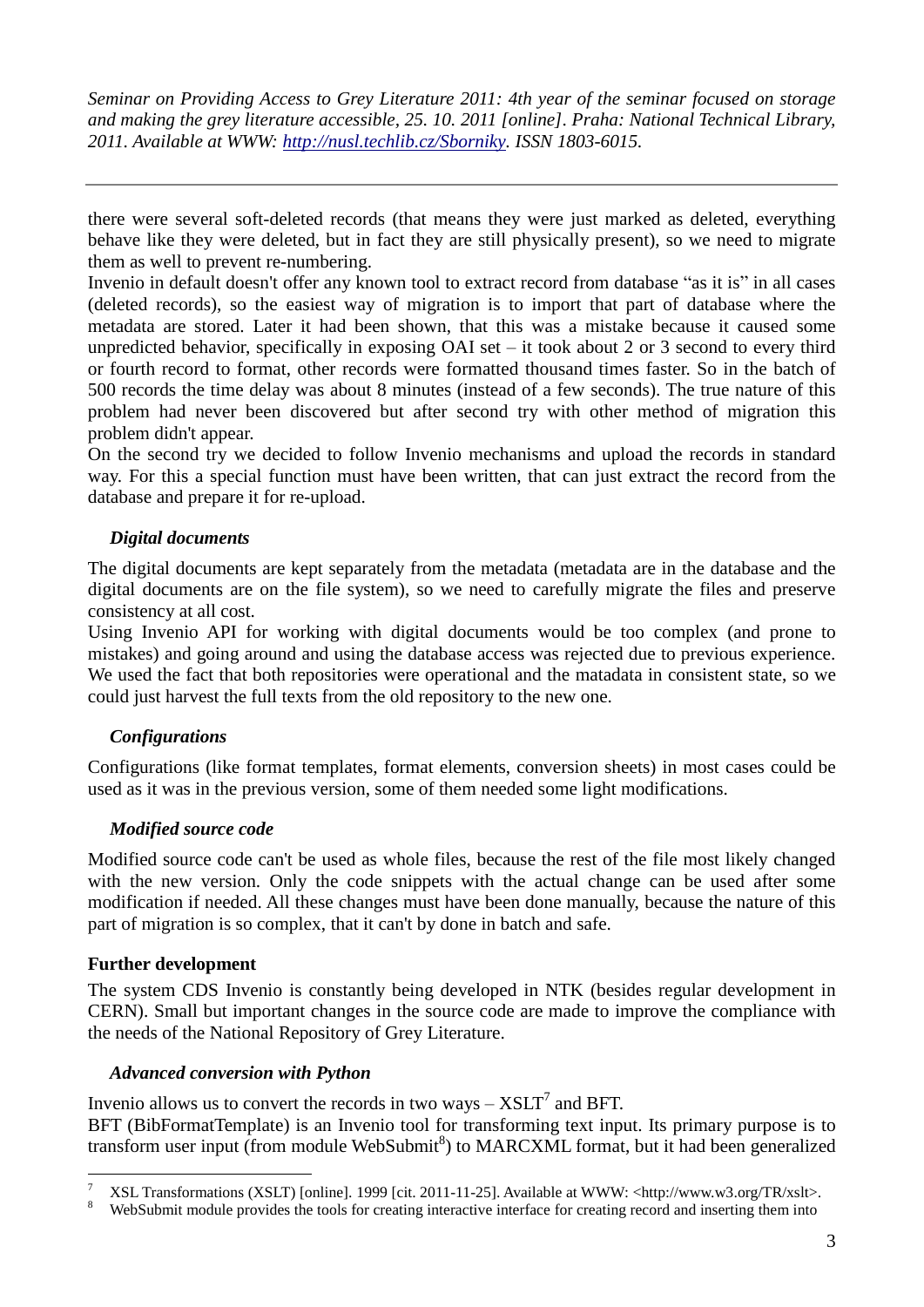for general usage. The power of this tool is very limited and syntax of the templates is quite complex. It is not very suitable for general purposes.

XSLT (Extensible Stylesheet Language Transformations) is a tool designated for transformation data in XML format to another format (most often into another XML or HTML). It is quite easy to use but more complex problems are very hard to express.

Because there was no really powerful tool for solving complex problems, a third option was enabled – pure python script. The expressive power and number of libraries to use greatly outweighs the disadvantage of greater complexity of the programming language itself. The records can be converted in very complex way if necessary.

This new feature was implemented even in formatting module and for processing user input from WebSubmit module.

### *Automatic indexing with PSH9*

The automatic indexing service was implemented in NTK. It is based on Maui indexer<sup>10</sup>, the indexing model for Czech language was created using about 120 manually indexed records with digital document. There are over 13000 subjects in PSH so 120 articles is still pretty low. The indexing model will be further improved.

Automatic indexing process is now a part of WebSubmit. When user submits his paper, the automatic indexation suggests the user some subjects and he can then add some more or delete them.

Additionally there is an standalone web interface available at<http://invenio.nusl.cz/indexer/> where can anyone submit his own text and receive automatically assigned PSH subjects.

### **Local installation of CDS Invenio**

If some cooperating institution want to have its own digital repository, we offer them pre-configured CDS Invenio to install. Formerly we used exported virtual machine from VirtualBox with the whole operation system. The cooperating institution needed just to install VirtualBox on whatever operation system they had.

This solution proved to be very unreliable, because there were very serious problems with importing the virtual machine and the cooperating institutions often didn't want to install VirtualBox (e.g. they were using some other virtualization platform).

We decided to create an installation script, that will handle all the installation routine and some basic settings. The cooperating institutions must provide just a computer with OS Debian or Ubuntu (or similar) installed (no matter whether physical or virtual machine) and the installation script will navigate the administrator through the installation process.

### **Troubleshooting**

The 1.0rc0 version of Invenio wasn't without serious errors. Fortunately all of them were quite easy to fix.

The most problematic part was OAI interface $11$ . Even if there was set "persistent" deletion strategy

CDS Invenio system

<u>.</u>

<sup>9</sup> *National technical library* [online]. 2011-08-02 [cit. 2011-11-25]. Polytematický strukturovaný heslář. Available at WWW: <http://www.techlib.cz/cs/14-psh>.

<sup>&</sup>lt;sup>10</sup> Maui-indexer : Multi-purpose automatic topic indexing [online]. [cit. 2011-11-25]. Available at WWW: <http://code.google.com/p/maui-indexer/>.

<sup>&</sup>lt;sup>11</sup> The Open Archives Initiative Protocol for Metadata Harvesting [online]. 2008-12-07 [cit. 2011-11-25]. Available at